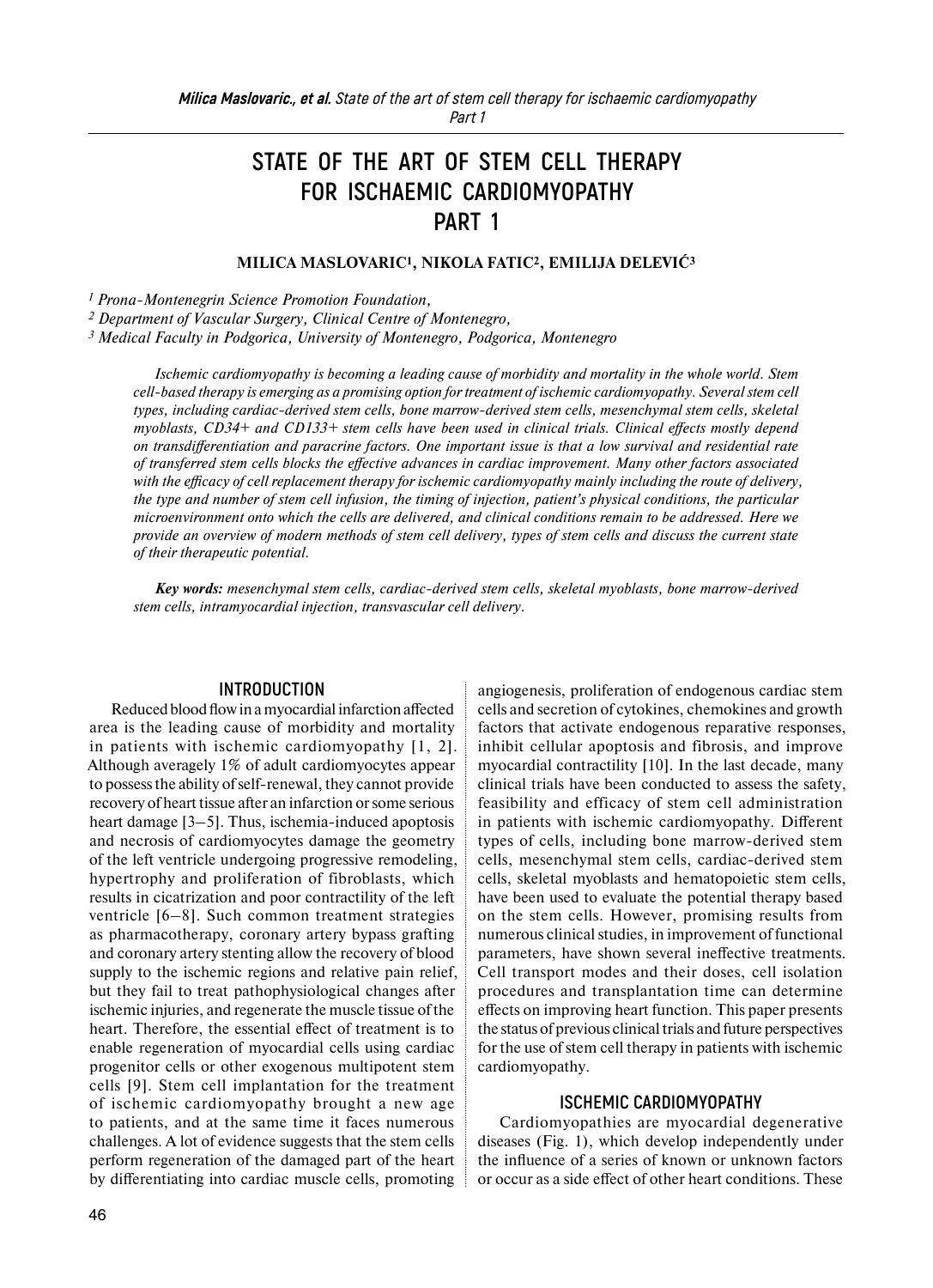

Fig. 1. Cross section through the left heart chamber, with signs of subendocardial fibrosis [12]

myocardial damages are most often due to hemodynamic disorders; in systemic and pulmonary hypertension, as well as acquired and congenital heart disorders, or due to ischemia in coronary heart disease and are closely related to these disorders, making with them a whole [11].

Ischemic cardiomyopathy is the most common type of dilatative cardiomyopathy. In ischemic cardiomyopathy, the ability of the heart to pump blood is reduced, because the main heart chamber for arterial blood supply, left ventricle is enlarged, expanded and weak. This is caused by ischemia – a lack of blood supply to the heart muscle, which is induced by coronary artery disease. A study of stem cells has shown that the use of endogenous stem cells in the heart, as a regenerative approach, along with other methods of treatment, possess promising therapeutic potential [13].

# **STEM CELLS**

Stem cells are not completely differentiated cells of different potentials, with the ability to self-replicate and generate differentiated cells. According to the simplest definition, stem cells are actively dividing cells, and on that occasion they create two daughter cells, one of which remains a stem cell, and the other gives modified, mature, differentiated offspring. This definition is understandable when it comes to fertilized egg cells and early stages of embryogenesis, but as the growth and development of embryos progress, the stem cell function also complicates. Stem cells can be functionally defined as cells that possess outstanding capacity for selfrenewal and the ability to differentiate into specialized cell types [14, 15].

## **MESENCHYMAL STEM CELLS**

Mesenchymal stem cells are found in a number of tissues in the body: in adipose tissue where they participate in the regeneration of the adipocyte population, in the bone marrow in which they have the function of bone structures renewal and in the cartilage in which



Fig. 2. Micrography of mesenchymal stem cells extracted from the umbilical cord [17]

they play a role in the formation of chondrocytes. They are found in pulp of the tooth, and have the possibility of proliferative formation of fibroblasts. These cells are present in the umbilical cord (Fig. 2) and in the connective tissue of the adult. They have a pyramidal structure viewed from the morphological angle [16].

## **SKELETAL MYOBLASTS**

Skeletal myoblasts are found in muscles and have the function of creating muscle fibers in skeletal muscles. Hypertrophy and skeletal muscle hyperplasia are caused by the proliferation and differentiation of these cells. Muscle fibers are formed from the fusion of more myoblasts, as shown in Figure 3, and the subsequent differentiation of a large number of myoblasts. These cells are also pyramidal [16].

# **CARDIAC-DERIVED STEM CELLS**

Cardiac-derived stem cells are located in the heart wall and express a series of molecules that can be reliably identified, however, taking into account the place where they are situated, i. e. the myocardium, it is usually sufficient to identify them only through four indicators (Fig. 4), which are as follows: c-kit (tyrosine kinase), preserved telomers, p53 and p16.

These stem cells have the ability to differentiate into cardiomyocytes and endothelial cells of blood vessels. Their function consists in reparation of the heart muscle and endothelium of the blood vessels, although it is known that this reparation is often insufficient in various damages and heart diseases [19].

# **PROCUREMENT AND DELIVERY OF STEM CELLS**

The main goal of any of the stem cell transport methods is to achieve the ideal concentration of cells needed to recover a damaged part of the myocardium, with the lowest risk to patients. Therefore, cell transport strategies have to take into account the clinical environment and the local environment, because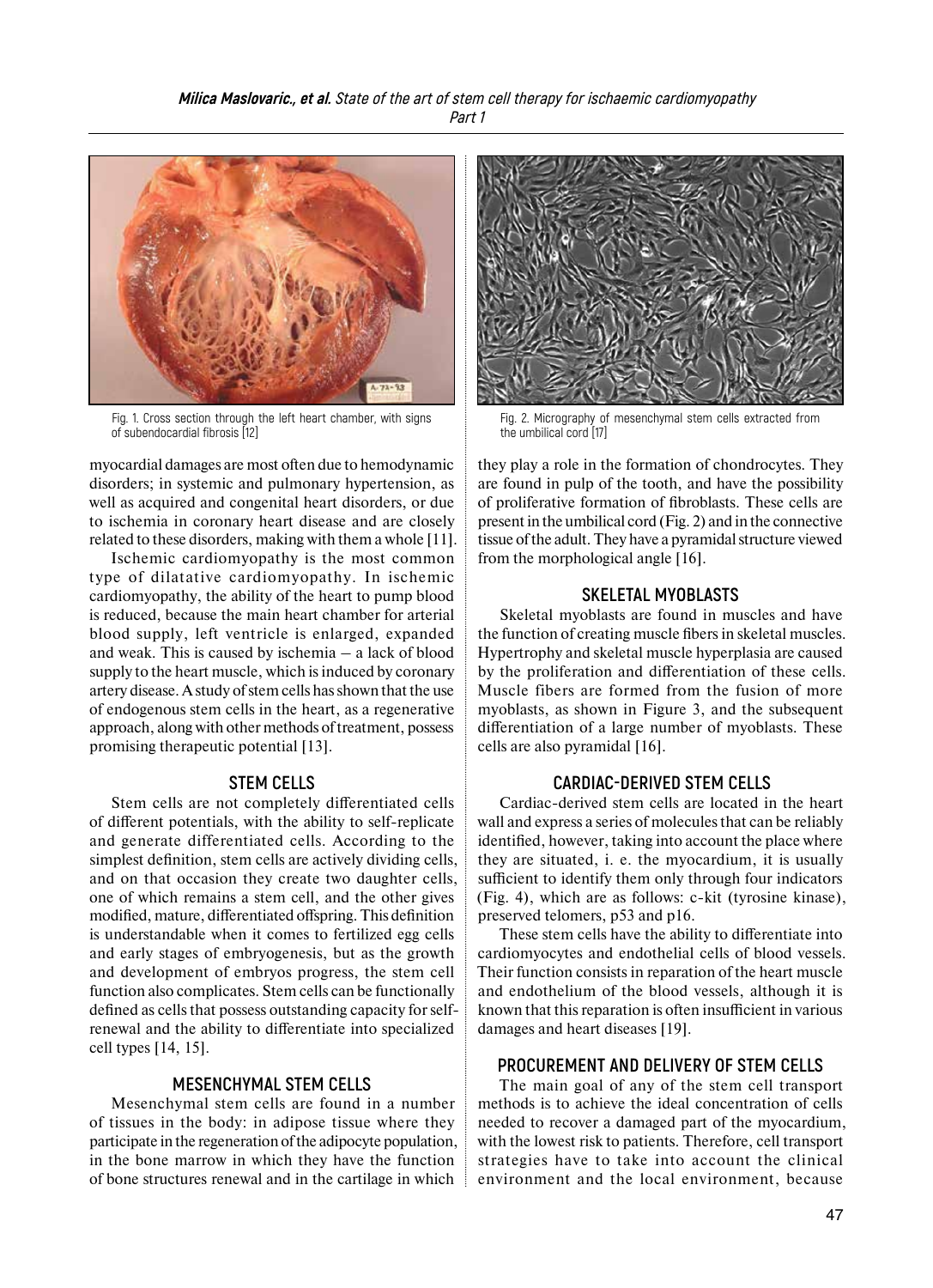

Fig. 3. Myoblasts create muscle structure through fusion [18]



Fig. 4. Identification of c-kit positive cardiac stem cells, c-kit - tyrosine kinase, telomeres – chromosome ends, p53 and p16 – tumor suppressor proteins [20]

the stem cells can react differently, depending on the local signaling systems. A heart surrounding can help determine the level of cell retention. Stem cells can be injected through coronary arteries, coronary veins or peripheral veins (Fig. 5). Alternatively, direct intramyocardial injection can be performed using surgical, transendocardial and transvenous approaches. Each technique has its own features, and thus the choice of modality should be based on the clinical scenario in which we find ourselves [21]. The cell transport strategy may include the mobilization of stem cells from the bone marrow using cytokine therapy, with or without peripheral results [21].

There are different cell transmission modalities in the case of stem cell-based therapy. Cells can be injected by direct surgical injection, intracoronary infusion, retrograde venous infusion, transendocardial injection, and peripheral infusion.

#### **STEM CELL MOBILIZATION**

In humans, the mobilization of progenitor cells from the bone marrow occurs after acute myocardial infarction and indicates a natural attempt to recover the heart [22, 23]. Therapeutic mobilization of progenitor stem cells of the bone marrow after an acute myocardial infarction will, in theory, enhance the existing response to treatment. Mobilization of these progenitors is an attractive option because it is simple and eliminates the need for invasive results or cell transplant procedures. However, safety issues have been enhanced by the "off-label" application, due to the possibility of unsuitable outcomes in different patient populations, as well as theoretical problems with tumorigenesis [24]. In addition, in one clinical attempt to transfer bone marrow cells after an acute myocardial infarction, an increase in restenosis has been observed, which may be associated with increased availability of inflammatory cells in recently damaged coronary arteries [25].

# **TRANSVASCULAR DELIVERY OF CELLS**

Peripheral (intravenous) stem cell infusion, as shown in bone marrow transplantation, could be a suitable method for transplanting stem cells.

Astudy onmouse models has confirmed that, when injected into the peripheral circulation, human bone marrow cells are located in the peri-infarct region [26]. In addition, stem cells injected peripherally inhabit in infarct-affected areas only if injected a few days after acute myocardial infarction, this method of infusion of stem cells is less useful for the treatment of chronic myocardial ischemia. The main disadvantage of intravenous injection of the cells is the failure to reach the desired destination, due to cell loss in microvascularization of the lung, liver or lymphatic tissue [27]. Infusion of stem cells through the coronary vein system under additional high pressure was successfully achieved in in-vivo experimental models [28]. In this procedure, the coronary sinus is cannulated and the angioplasty balloon is placed in a large heart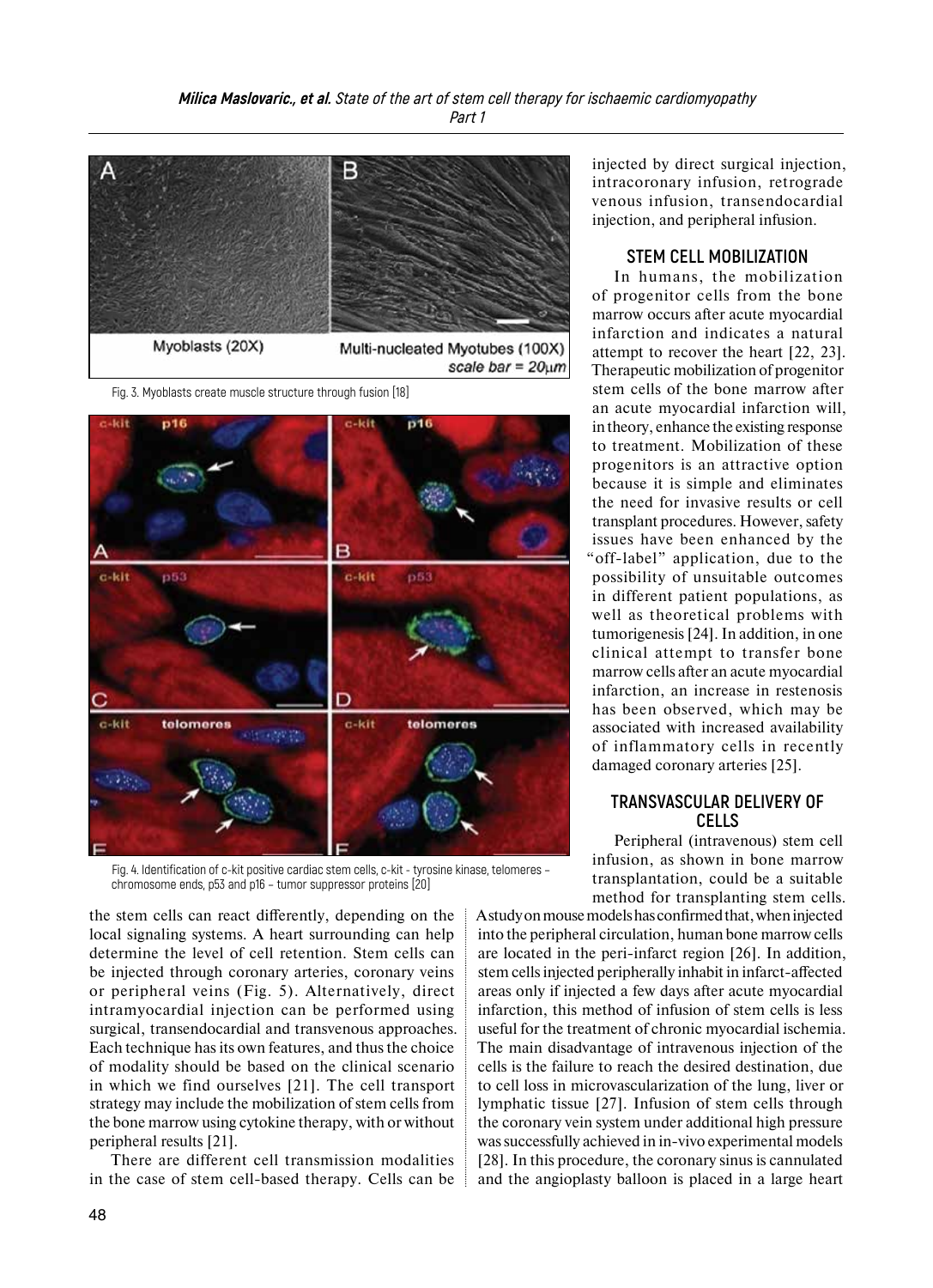vein. The balloon is positioned in the selected heart vein, depending on the surface to be treated. After inflation of the balloon, which is carried out with the interruption of blood flow in the coronary venous system, the cell infusion is brought under great pressure through the lumen of the catheter balloon [28]. This method of cell injection provides a wide and even distribution of cells. Its limitations include the inability to specifically direct the myocardial surface, as well as the diversity and correlation of the coronary venous system, which can make access to certain myocardial veins difficult or impossible.

Intracoronary infusion is the most popular way of transporting cells in clinical trials, especially after acute myocardial infarction [29–31]. Stem cells injected 4–9 days after acute myocardial infarction are associated with a good safety profile. The technique is similar to that in which coronary angioplasty is used, which includes the over-thewire position of angioplasty balloon in one of the coronary arteries. The coronary blood flow is then stopped for about 2–4 minutes while stem cells are injected under pressure. This allows better contact between stem cells and microvascularization in the infarction affected artery.

This technique would be suitable only in the case of acute ischemia, after adequate adhesions and cytokine signals were temporarily increased. Although intracoronary infusion iswidely used, this method lacks a strong experimental background, with a view to safety and efficacy [32].

## **INTRAMYOCARDIAL INJECTION**

Intramyocardial injection (Fig. 6 and 7), carried out through the epicardium, endocardium or coronary vein, is performed in chronic myocardial ischemia [33–35]. In this technique, the cell preparation is introduced into the myocardium under high pressure, using a hollow needle. This is preferential path for the stem cell transport in patients with the chronic occlusion of coronary arteries and in clinical trials which includes weaker homing signals, such as chronic congestive heart disease. Theoretically, this should be the most convenient way for transporting larger cells, such as skeletal myoblasts and mesenchymal stem cells, which could clog the capillaries [36].

#### **TRANSEPICARDIAL INJECTION**

Transepicardial stem cell transport is the most commonly used technique in cardiac stem cell therapy. It is performed during open surgical revascularization, when the cells are inserted into the damaged area of the heart or the area affected by the infarct, under



Fig. 5. Potential pathways for the transport of stem cells [22]



Fig. 6. The current status of a cell therapy study for the treatment of a damaged heart [37]

CT-guided direct visualization [33–35]. This approach requires sternotomy and, with regard to invasiveness, is associated with significant surgical morbidity. However, in the case of elective open-heart surgery, the auxiliary transport of cell therapy may be justified. One important advantage of this technique is that it can provide a large number of cells per unit of area on which they are injected. In addition, not all parts of the myocardium (e. g., septum) can be reached using a direct external access [37].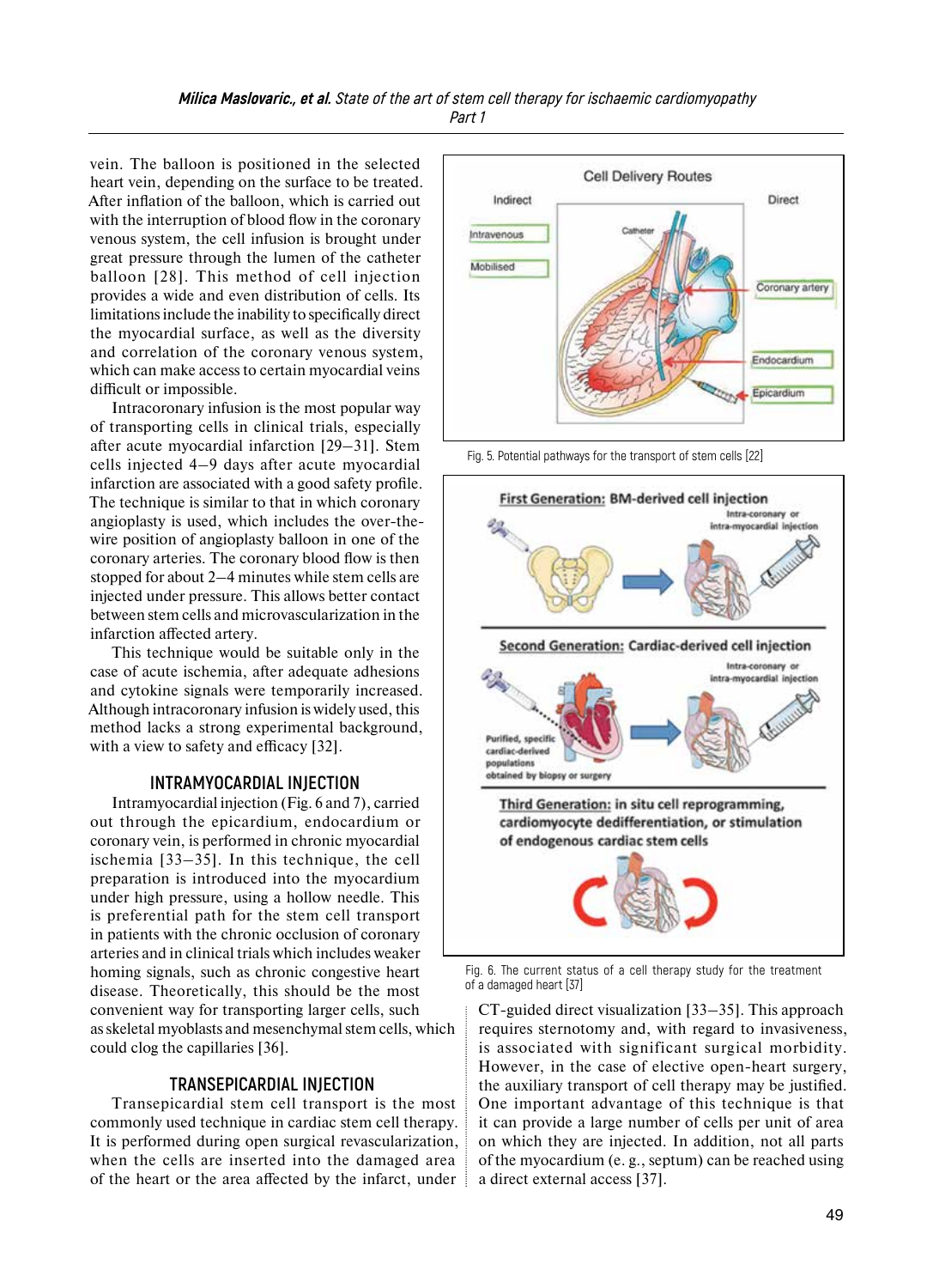

Fig. 7. Population of stem cells and pathways for transplantation [37]

#### **TRANSENDOCARDIAL INJECTION**

Transendocardial injection is performed using percutaneous access to the femoral artery. Once a catheter with a needle is progressed retrograde through aortic valve and placed opposite the endocardial surface, cells can be injected directly into any part of the wall of the left ventricle. Two catheter systems are currently available for cell transendocardial transport: the Stiletto™ and MyoStar™ [38].

The Stiletto™ (Fig. 8) catheter is guided fluoroscopically usually in two levels. Its basic disadvantage is that it is two-dimensional and has an "innate" lack of precision associated with fluoroscopy. The second disadvantage is that it does not show an adequate target point for the myocardium. This, in preclinical experiments, was associated with magnetic resonance imaging, which allows a three-dimensional assessment of myocardial thickness and perfusion. This technology is still being tested. Several preclinical studies have been carried out, and human safety data have not been evaluated yet [39].

However, it can be used with other recording techniques or when myocardial therapy does not have to be targeted [39].

The MyoStar<sup>™</sup> (Fig. 9): The NOGA system is an electro-mechanical system based on the use of catheters for intramyocardial navigation and mapping. This technique uses extremely low magnetic fields, generated by a triangular backbone, which is placed below the patient. The magnetic fields are crossed with the location of the sensor proximal to catheter for mapping, which helps in determining the right location and the catheter orientation within the left ventricle [38]. The NOGA injection catheter uses the benefits of non-fluoroscopic magnetic routing. Injections are maintained in a threedimensional electromechanical map of the left ventricle. The map was constructed by combining a number of points from several locations on the surface of the endocardium, which was separated with electrocardiogram [38].

The NOGA system uses an algorithm to calculate and analyze the movement of the catheter and/or the location of the endocardial point during the systole and diastole. Each data has a value (local linear shortening – LLS) and a voltage value. When the folder is compiled, all data is integrated with the NOGA system and presented three-dimensional. Due to the unclear involvement of myocardium in the onset of ischemic heart disease, the ability to distinguish the characteristics of the subcutaneous tissue is very important when it comes to cell transport. This technique has been

widely tested on humans and animals, and proved to have an excellent safety profile [40].

## **TRANS-CORONARY VEIN INJECTION**

Trans-coronary-vein injection is performed using a catheter system, placed percutaneously in the coronary sinus. Initial studies confirmed the feasibility and safety of this venture on pig models [27]. This cell transport method was used to inject skeletal myoblasts to the damaged myocardium in patients with cardiomyopathy [41]. It is administered by intravascular ultrasound, which allows the operator to expand the catheter and needle, far from pericardial space and coronary arteries, in the myocardium and its surroundings. To date, the feasibility



Fig. 8. The Stiletto™ catheter for intramyocardial cell transport [39]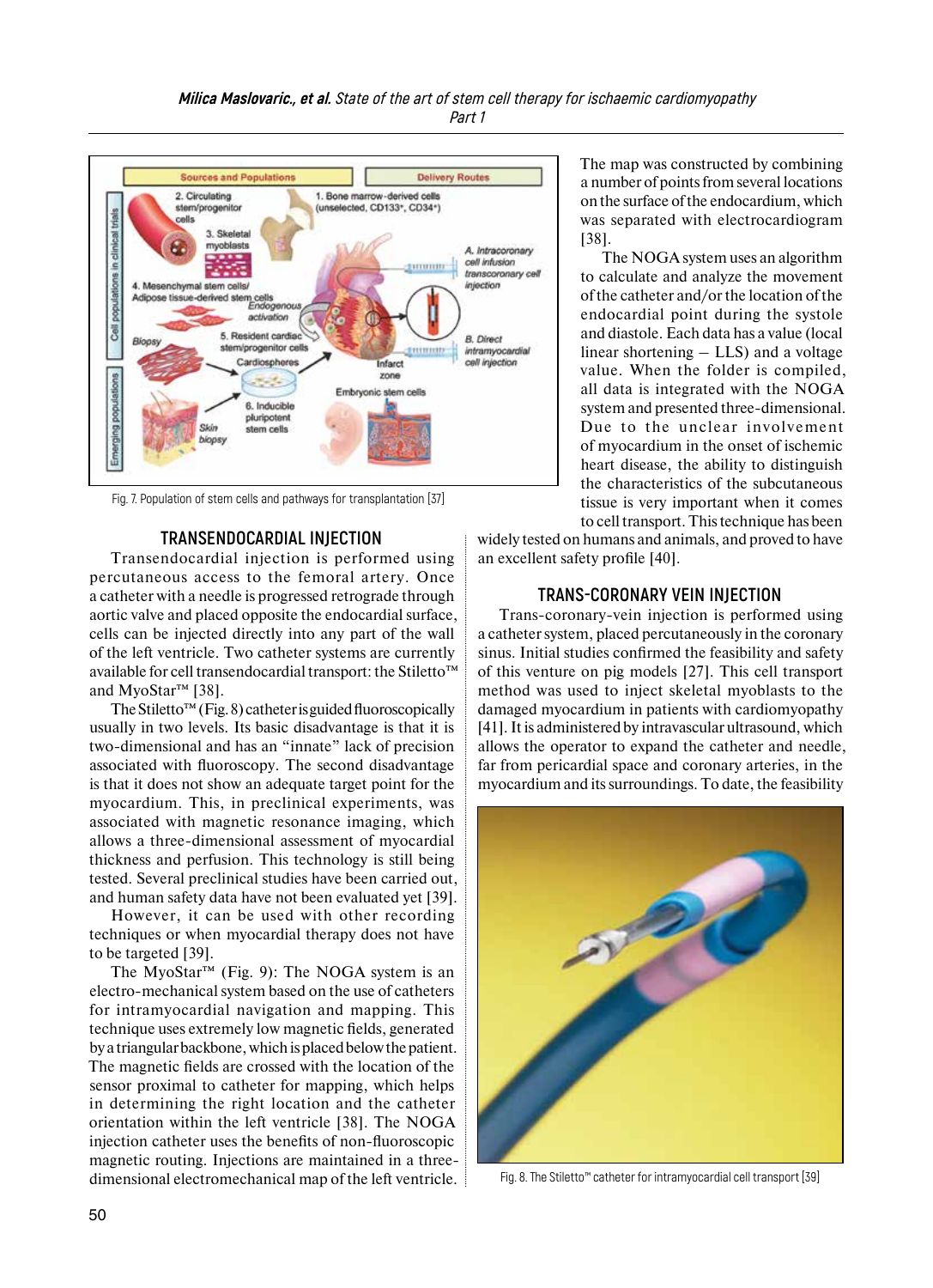

Fig. 9. NOGA® MyoStar® intramyocardial injection catheter system [41]

ofstudies has shown a good safety profile of this technique [27]. Preliminary data suggest that the effectiveness of acute retention (retention of cells in myocardium in the first hours after infusion), using this fluoroscopy-guided transvenic method, issuperior to endovascular endpoints used in electromechanical mapping [42].

The disadvantages of this technique are similar to those mentioned above, observing the constraints associated with the coronary vein delivery. In contrast to a transendocardial technique in which the cells are injected perpendicularly into the wall of the left ventricle, the trans-coronary-vein injection allows parallel injection of the cells, which can result in greater retention of cells [41].

#### *Conflict of interest: none declared.*

### **ЛИТЕРАТУРА/REFERENCES**

- 1. *Go A.S., Mozaffarian D., Roger V.L., et al.* Heart disease and stroke statistics – 2014 update: a report from the American Heart Association. Circulation. 2014; 129: 3: e28–e292. doi: 10.1161/01.cir.0000441139.02102.80.
- 2. *Henning R.J.* Stem cells in cardiac repair. Future Cardiology. 2011; 7: 1: 99–117. doi: 10.2217/fca.10.109.
- 3. *Beltrami A.P., Barlucchi L., Torellaetal D.* Adult cardiac stem cells are multipotent and support myocardial regeneration. Cell. 2003; 114: 6: 763–776.
- 4. *Hosoda T.* C-kit-positive cardiac stem cells and myocardial regeneration. American Journal of Cardiovascular Disease. 2012; 2: 1: 58–67.
- 5. *Urbanek K., Torella D., Sheikh F., et al.* Myocardial regeneration by activation of multipotent cardiac stem cells in ischemic heart failure. Proceedings of the National Academy of Sciences of the United States of America. 2005; 102: 24: 8692–8697. doi: 10.1073/ pnas.0500169102.
- 6. *Zamilpa R., Navarro M., Flores I., Griffey* S. Stem cell mechanisms during left ventricular remodeling postmyocardial infarction: repair and regeneration. World Journal of Cardiology. 2014; 6: 7: 610–620. doi: 10.4330/ wjc.v6.i7.610.
- 7. *Pangonyte D., Stalioraityte E., Ziuraitiene R., et al.*  Cardiomyocyte remodeling in ischemic heart disease.

Medicina (Kaunas). 2008; 44: 11: 848–854.

- 8. *Pangonyte D., Stalioraityte E., Kazlauskaite D., et al.*  Changes of heart geometry in patients with ischemic heart disease. Medicina. 2008; 44: 1: 8–14.
- 9. *Michler R.E.* Stem cell therapy for heart failure. Methodist DeBakey Cardiovascular Journal. 2013; 9: 4: 187– 194.
- 10. *Gnecchi M., Danieli P., Cervio E.* Mesenchymal stem cell therapy for heart disease. Vascular Pharmacology. 2012; 57: 1: 48–55.
- 11. *Stefanović R.* Oboljenja srčanog mišića (miokarda): miokarditisi i miokardiopatije. Specijalna klinička fiziologija. 1988; 329–335.
- 12. Different heart diseases. World heart federation. 29 May 2017.
- 13. Ischemic cardiomyopathy. Cleveland Clinic.
- 14. *Healy L., Ruban L.* Atlas of Human Pluripotent Stem Cells in Culture. New York: Springer Science. 2015; 198.
- 15. *Lanza R., Atala A.* Essentials of Stem Cell Biology. Cambridge: Academic Press. 2014; 712.
- 16. *Bryant R.R*. Microplates, assay reagents, screening consumables, and kits. J. Biomol. Screen. 2012; 17: 4: 550–552. doi: 10.1177/1087057112438507.
- 17. *Gundry R.L., Raginski K., Tarasova Y., et al.* The mouse C2C12 myoblast cell surface N-linked glycoproteome: identification, glycosite occupancy, and membrane orientation. Mol. Cell. Proteomics. 2009; 8: 11: 2555–69. doi: 10.1074/mcp.M900195-MCP200.
- 18. *Leite C.F., Almeida T.R., Lopes C.S., Dias da Silva V.J.*  Multipotent stem cells of the heart  $-$  do they have therapeutic promise? Front Physiol. 2015; 6: 123. doi: 10.3389/fphys.2015.00123.
- 19. *Urbanek K., Torella D., Sheikh F., et al.* Myocardial regeneration by activation of multipotent cardiac stem cells in ischemic heart failure. Proc. Natl. Acad. Sci. USA. 2005; 102: 24: 8692–8697. doi: 10.1073/ pnas.0500169102.
- 20. *Leone A.M., Rutella S., Bonanno G., et al.* Mobilization of bone marrow-derived stem cells after myocardial infarction and left ventricular function. Eur. Heart. J. 2005; 26: 12: 1196–1204.
- 21. *Isner J.M.* Myocardial gene therapy. Nature. 2002; 415: 234–239. doi.org/10.1038/415234a.